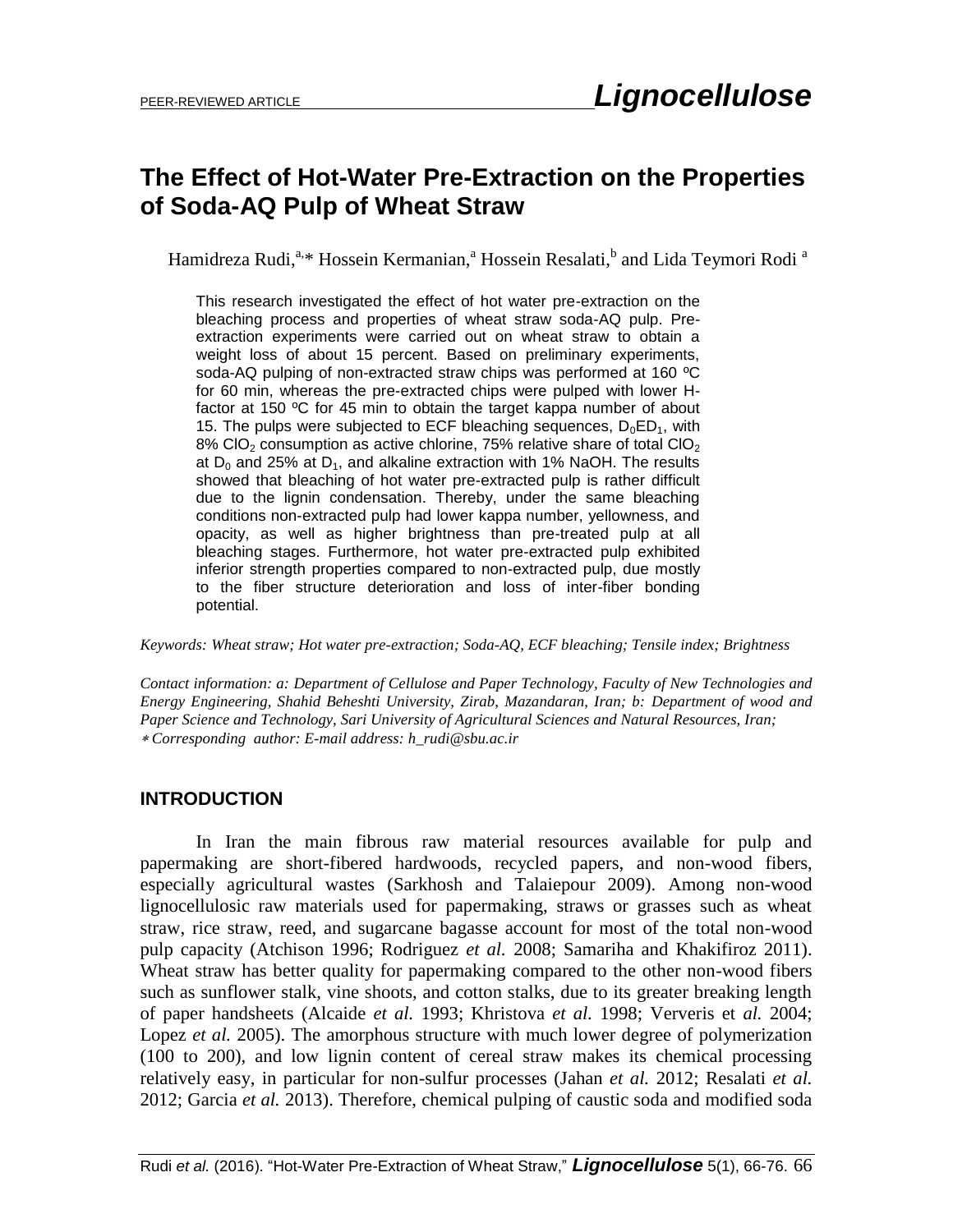(*e.g*. soda-AQ) are well known pulping methods for non-wood raw materials (Hedjazi *et al.* 2009). While soda pulping of straws takes great benefit of the substantial dissolution of grass lignin under alkaline surroundings, disadvantages of soda pulping of grass biomass can include large weight losses and the generation of dark-colored pulp that is more difficult to bleach (Niu *et al.* 2003; Galletti *et al.* 1996). The weight losses are proportionally attributed to the hemicelluloses molecules solubilized during pulping. Nearly 50% of hemicelluloses are partly dissolved in the black liquor along with lignin. Hemicelluloses degradation products, mainly a complex mixture of sugar acids, are difficult to separate and purify from the resulting black liquor, which is normally burned in a recovery boiler to produce electricity and heat (Vanessa *et al.* 2011). On the other hand, a large amount of hemicelluloses can be extracted from wood materials by different extraction methods prior to pulping, including hot water extraction (auto-hydrolysis), alkaline, near neutral, and acidic extractions (Patt *et al.* 1994; Yoon and von Heiningen 2008; Smith *et al.* 2008).

The extraction of hemicelluloses from wood chips prior to pulping can increase pulp yield and production rate and can produce higher-added chemicals and polymers such as ethanol (Niu *et al.* 2003). The use of hot water treatment for extracting the hemicelluloses from wood has gained much attention in recent years, mainly because pure water is the only solvent used (Song *et al.* 2008). The hot water pre-extraction-soda-AQ process, due to the absence of sulfur, produces less environmental pollution in comparison to the other processes.

Taking into account the above considerations, the main purpose of present study was to determine the effects of hot water pre-extraction on the ECF bleaching with DED sequences of dark-colored pulp made of wheat straw via a soda-AQ pulping process.

## **EXPERIMENTAL**

#### **Materials**

#### *Preparing the raw materials*

Wheat straw was collected from the nearby vicinity of Ali-Abad in Golestan, Northern Province of Iran. The straws were delivered to the laboratory of Pulp & Paper Science and Technology department, Gorgan University of Agricultural Sciences and Natural Resources, washed with tap water for removal of non-fibrous impurities, cut into about 2 to 3 cm long pieces, air-dried, and stored in a plastic bag.

#### **Methods**

#### *Hot-water pre-extraction*

The hot water pre-extraction experiments were carried out using a PTI rotating digester with 6 cylindrical 2.5 L capacity bombs heated in hot glycerin oil bath. In each pre-extraction treatment, 100 grams of oven-dried wheat straw chips were introduced to distillated water at liquor to straw ratio of about 6 to 1. The straw chips were first impregnated with distilled water for 30 minutes at room temperature, and then subjected to pre-extraction process for 30, 60, and 90 minutes at a maximum temperature of 150  $^{\circ}$ C for hemicelluloses extraction. After completing the pre-extraction stage, bombs were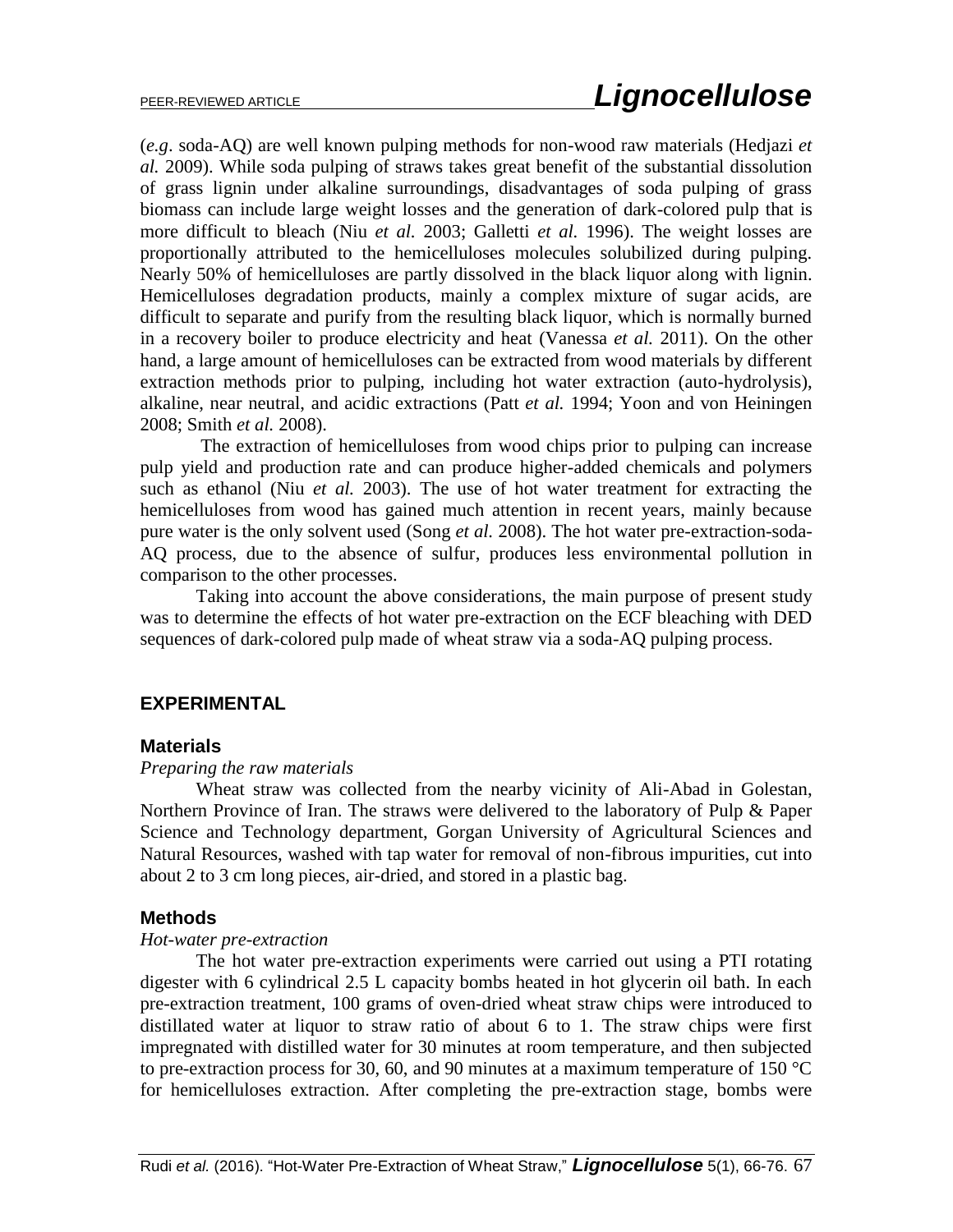cooled through dipping in cold water. The liquor was separated from the chips for pH measurement, and the chips washed with tap water on a 200-mesh screen and air dried for weight loss or pre-extraction weight loss determination.

#### *Pulping stage*

Soda-AQ pulping of pre-extracted and original (non-extracted) wheat straw was done on 100 grams of oven-dried chips in the same digester. Based on preliminary cooks of original wheat straw, the selected pulping conditions via soda-AQ entailed a temperature of 160 °C, with a liquor to straw ratio of 6:1; AQ charge of 0.1%; and NaOH charge of 16%, which was suitable to reach the target kappa number of about 15. The soda-AQ pulping of pre-extracted straw chips was done at different cooking times (30 to 60 minutes), temperatures (150 to 160 °C), alkali charges (14 to 18 % as NaOH), and 0.1% AQ in order to achieve the same target kappa number. After cooking, the black liquor was drained for pH measurement, and the pulp was washed with tap water on a 200 mesh screen. The total pulp yield was calculated and the kappa number was determined according to T236 om-99.

#### *Bleaching sequences and conditions*

The pulps made from pre-extracted and non-extracted wheat straw were bleached under ECF bleaching system of  $D_0ED_1$  sequences using 8% ClO<sub>2</sub> based on active chlorine. The relative share of total  $ClO<sub>2</sub>$  consumption was 75% in the first stage of bleaching sequences  $(D_0)$  and 25% in the third stage  $(D_1)$ . The reaction time in  $D_0$  and E was 60 minutes and in  $D_1$  stage was 180 minutes. The temperature was 70 °C in all sequences. In the alkaline extraction, NaOH charge was 1% based on oven dry pulp. Pulp consistency was 15% in all sequences.

#### *Handsheet making and evaluation*

The handsheets of about  $60\pm 3$  g/m<sup>2</sup> were made from both non-extracted and preextracted wheat straw pulps in a PTI handsheet maker. The handsheets were finally tested for optical properties; brightness, opacity, yellowness, and the strength characteristics tensile, burst, and tear index according to TAPPI standard test methods.

## **RESULTS AND DISCUSSION**

#### **Pre-extraction**

Table 1 presents the results of wheat straw hot water pre-extraction including the weight loss, final pH, and H-factor. The initial pH for pure water (pre-extraction liquor) was about 7. It was decreased by increasing the reaction time of pre-extraction. The final pH of pre-extracted liquor was measured as 4.4, 4.2, and 4.09 after 30, 60, and 90 minutes of reaction time, respectively. The pH drop is mostly attributable to the selfcatalyzed acidic hydrolysis by acetic acid released from acetyl groups of hemicelluloses (Jahan *et al.* 2012). Acetic acid is a valuable by-product in the pre-extraction process, which leads to a kind of self-catalyzed acidic hydrolysis of hemicelluloses. By extending the pre-extraction period from 30 to 90 minutes, the weight loss of straw chips was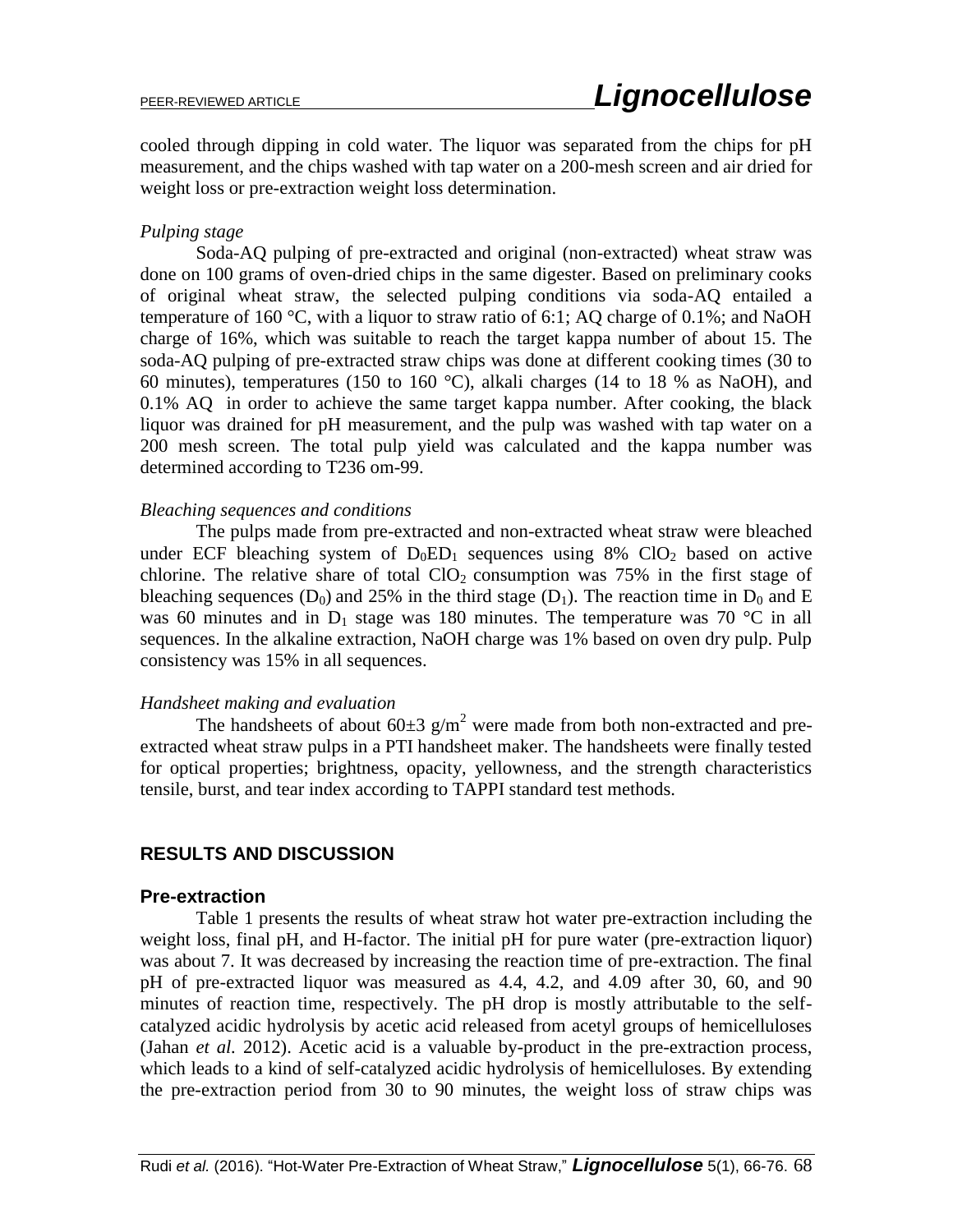increased from 9.97 to 17.78 %. The reaction time of 30 minutes, which brings a target weight loss of about 15% ( $\approx$ 14.86%), was preferred to be considered as an acceptable time for pre-extraction prior to pulping of wheat straw.

**Table 1.** The Effects of Hot Water Pre-extraction Conditions on Wheat Straw Weight Loss and Final pH

| Pre-extraction time, |         | Temperature, | Final | Weight loss, | H-factor, |  |
|----------------------|---------|--------------|-------|--------------|-----------|--|
|                      | minutes | ∘∩           | pН    | %            | hours     |  |
|                      | 30      | 150          | 4.4   | 9.97         | 119       |  |
|                      | 60      | 150          | 4.2   | 14.86        | 202       |  |
|                      | 90      | 150          | 4.09  | 17 78        | 284       |  |

## **Soda-AQ Pulping**

Experimental cooks were conducted on non-extracted wheat straws in order to achieve the optimum cooking conditions which leads to the target kappa number of about 15. The results are shown in Table 2. Optimum cooking conditions were selected according to the pulp properties, *i.e.* pulp yield and kappa number. Consequently, cooking time of 60 minutes and the maximum temperature of 160 °C were selected as the optimum conditions among some suitable candidates to provide a pulp with kappa number of about 15 from non-extracted wheat straw.

**Table 2.** The Effects of soda-AQ Pulping Conditions on Non-Extracted Wheat Straw Pulp Yield and Kappa Number

| <u>UNUS TUDI UNU UNU NUPPU ISUNUUT</u> |             |               |             |           |        |  |  |
|----------------------------------------|-------------|---------------|-------------|-----------|--------|--|--|
| Cooking temp,                          | Alkalinity, | Cooking time, | Pulp yield, | H-factor, | Kappa  |  |  |
| $\sim$                                 | $\%$        | minutes       | %           | hours     | number |  |  |
| 160                                    | 16          | 30            | 53          | 287       | 22     |  |  |
| 160                                    | 16          | 60            | 51          | 477       | 15     |  |  |
| 160                                    | 16          | 90            | 50          | 677       | 14     |  |  |

In order to obtain the same kappa number of about 15, experimental cooks were also carried out on pre-extracted straws at different alkalinities, cooking times, and temperatures. Comparing the best pulping conditions from non-extracted and preextracted wheat straws in terms of pulp kappa number, as highlighted in Tables 2 and 3, cooking of pre-extracted straw for 45 minutes at the maximum temperature of 150 °C and alkalinity of 16% produced pulp having the same properties as that made from nonextracted straws under a cooking time of 60 minutes and a maximum temperature of 160 °C with the same alkalinity. In pulping of pre-extracted straw compared to non-extracted straw, 25% lower H-factor was needed without calculating H-factor of pre-extracted stage and 76% higher H-factor with calculating H-factor of pre-extracted stage. This result is in agreement with earlier findings on pre-extracted treatment of cellulose fibers, representing a positive effect of pre-extraction on required pulping conditions (Yoon and von Heiningen 2008; Testova *et al.* 2006). During the pre-hydrolysis reactions, some hemicelluloses and lignin were removed, and delignification was thus facilitated (Jahan *et al.* 2012; Lei *et al.* 2010).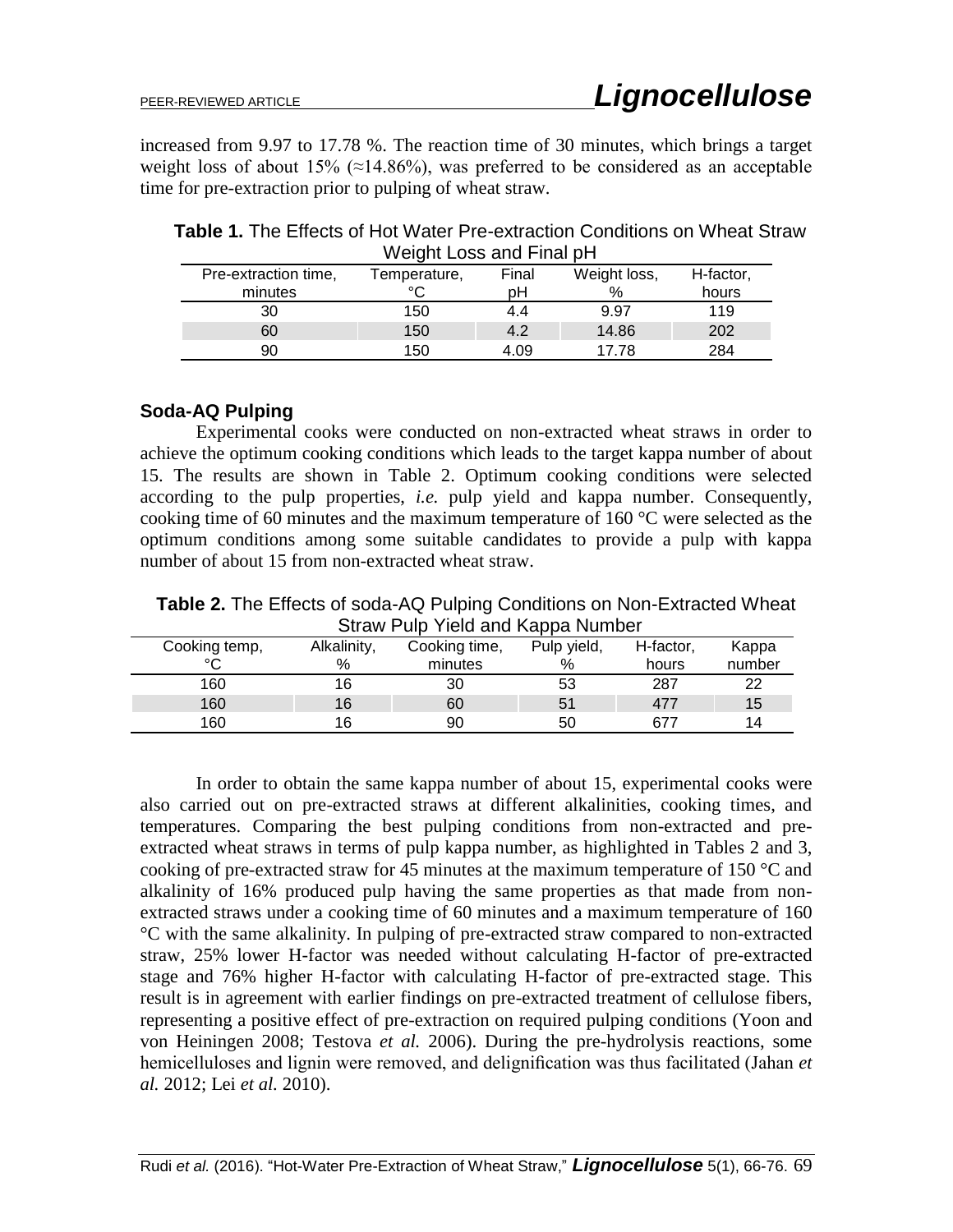The pulp yield difference between non-extracted wheat straw and hot water preextracted wheat straw was quite remarkable, when considering the overall yield (51 *vs*. 46.4). The pulp yield of pre-extracted straws without including the weight loss of preextraction stage was 9.21% higher than that of non-extracted one. However, the total yield of pre-extracted pulp (calculating the weight loss of pre-extracted stage) was 10.8% lower than the non-extracted sample at similar kappa number of about 15. This is certainly attributed to higher accessibility of hemicelluloses compared to the cellulose, leading to further removal of hemicelluloses during the pulping following the preextraction stage (Lei *et al.* 2010).

| Extracted vyheat Straw Pulp Yield and Kappa Number |             |            |                      |                      |                    |              |        |
|----------------------------------------------------|-------------|------------|----------------------|----------------------|--------------------|--------------|--------|
| Cooking                                            | Alkalinity, | Cooking    | Yield <sup>a</sup> , | Yield <sup>b</sup> . | H-factor $\degree$ | H-factor $d$ | Kappa  |
| temp, °C                                           | %           | time, min. | %                    | %                    | hr                 | hr           | number |
| 150                                                | 16          | 30         | 55.6                 | 47.3                 | 114                | 315          | 22     |
| 150                                                | 16          | 45         | 54.7                 | 46.4                 | 155                | 356          | 15.5   |
| 150                                                | 16          | 60         | 52.4                 | 44.5                 | 197                | 398          | 14.2   |
| 160                                                | 14          | 60         | 54.4                 | 46.2                 | 490                | 692          | 24     |
| 160                                                | 16          | 40         | 52.2                 | 44.4                 | 357                | 559          | 19     |
| 160                                                | 16          | 60         | 50.7                 | 43.2                 | 490                | 692          | 16.5   |
| 160                                                | 18          | 60         | 50                   | 42.5                 | 490                | 692          | 15     |

**Table 3.** The Effects of Soda-AQ Pulping Conditions on Hot Water Pre-Extracted Wheat Straw Pulp Yield and Kappa Number

a the yield without weight loss of pre-extracted stage

<sup>b</sup> the yield with weight loss of pre-extracted stage

 $\cdot$  the H-factor without calculating H-factor of pre-extracted stage

<sup>d</sup> the H-factor with calculating H-factor of pre-extracted stage

## **DED Bleaching**

In order to figure out the bleaching performance of the pulps made from preextracted and non-extracted wheat straw, ECF bleaching sequences of  $D_0ED_1$  were conducted on the pulps using  $8\%$  ClO<sub>2</sub> based on active chlorine considering the relative share of total  $ClO<sub>2</sub>$  consumption as 75% in  $D<sub>0</sub>$  and 25% in  $D<sub>1</sub>$  stages.

Figure 1 shows the influence of bleaching treatment on kappa number of preextracted and non-extracted wheat straw pulps. It is apparent that with similar bleaching conditions, both non-extracted and hot water pre-extracted pulps demonstrated better kappa number improvement almost to the same final level in  $D_1$  stage (3.3 *vs.* 4.43). Similarly, at all bleaching stages, the results of kappa number of non-extracted with a little difference were lower than hot water pre-extracted pulps. In other words, preextracted pulp was a little more difficult to be bleached than non-extracted pulp.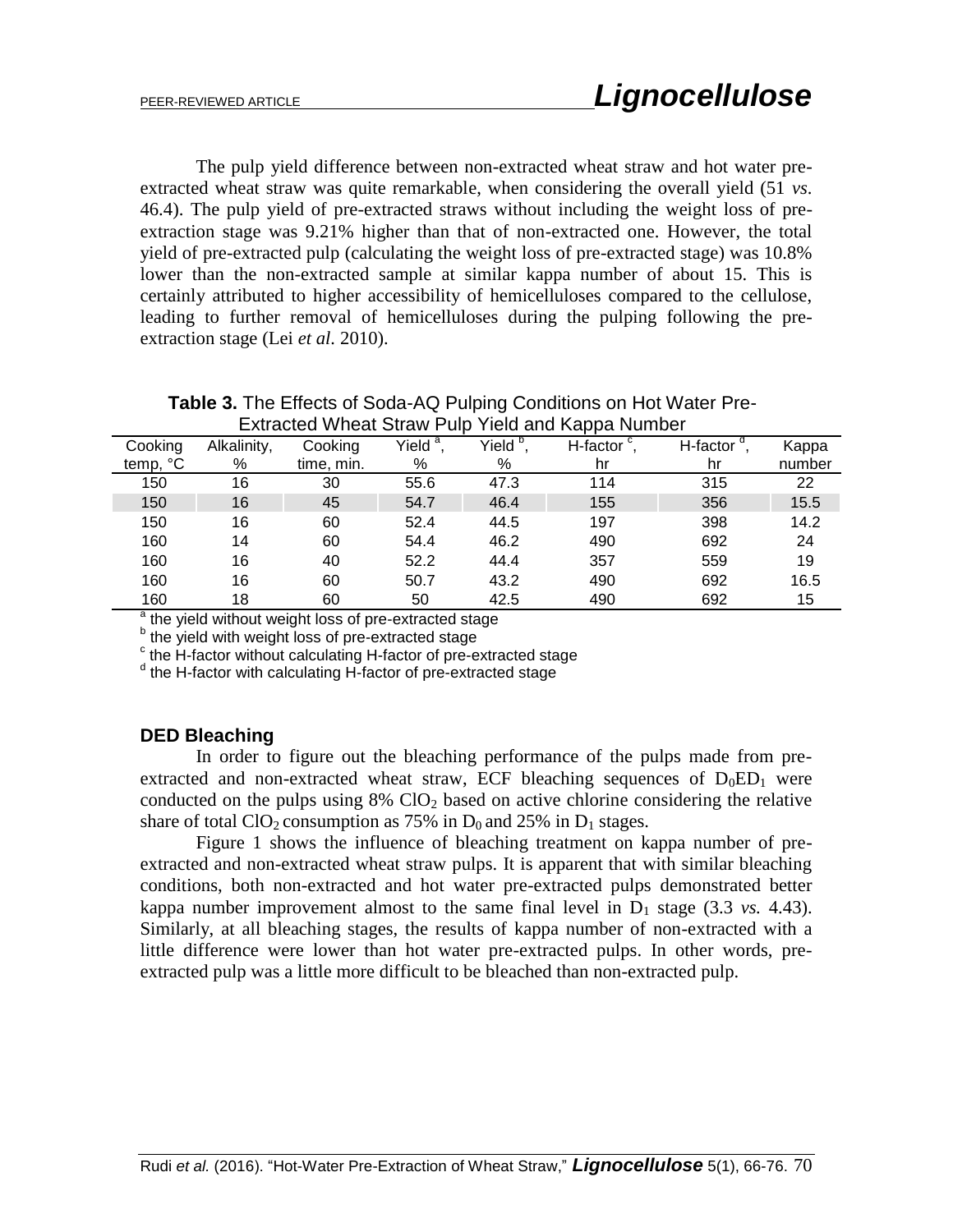

**Fig. 1.** Variation of kappa number in different stages of  $D_0ED_1$  bleaching sequences

Higher kappa number of pre-extracted pulp can be attributed to the condensed structure of lignin molecules. During hot water pre-extraction of agricultural residuals, one of the most important phenomena taking place is condensation of lignin structure (Borrega *et al.* 2011). Due to the presence of para-hydroxyphenyl propane units in the lignin structure of wheat straw, as is the case for the lignin content of all non-wood plants, the 3 and 5 positions in phenyl rings without methoxyl groups are possible sites be easily substituted and condensed by forming stable carbon-carbon linkages (Li *et al.* 2000). The condensed lignin precipitated onto the fibers, thus increasing the residual lignin in the wood material. Carbon-carbon bonds in the condensed lignin structure can hardly be cleaved and therefore can withstand pulping and bleaching processes. Thereby, as shown in Fig. 2, under  $D_0ED_1$  bleaching sequences, removal of such lignin from hot water pre-extracted pulp was more difficult, which was because the brightness of hot water pre-extracted pulp was lower than that of non-extracted pulp in all sequences. The pulps were finally bleached in the  $D_1$  stage to a brightness of 68.9% for non-extracted wheat straw pulp and to the distinctly lower brightness of about 63.3% for hot water preextracted pulp.



**Fig. 2.** Variation of brightness in different stages of  $D_0ED_1$  bleaching sequences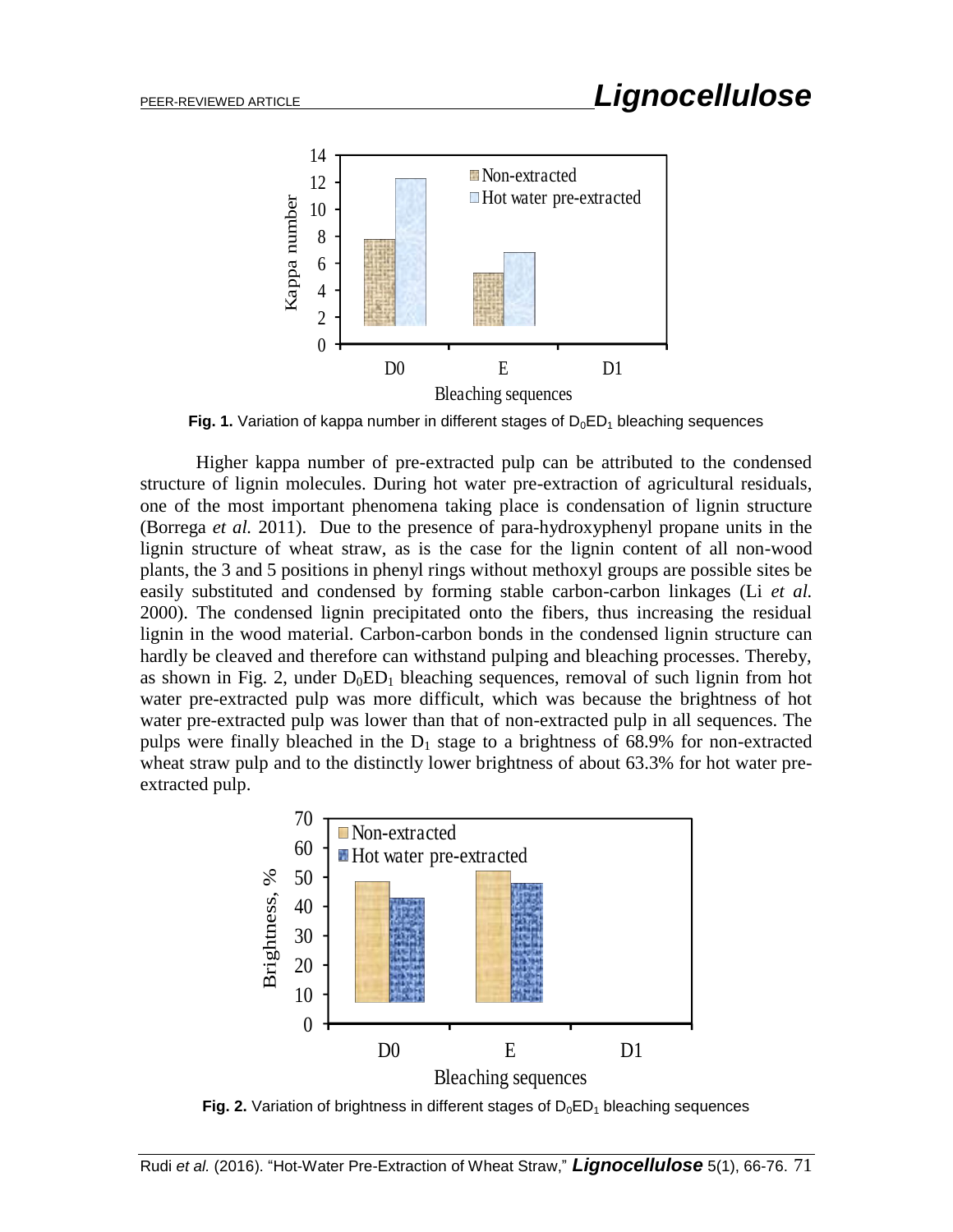Variation of yellowness for pulps in different  $D_0ED_1$  bleaching sequences is shown in Fig. 3. In accordance with the data obtained for kappa number and pulp brightness, the  $D_1$  stage yellowness of non-extracted wheat straw pulp was 19.7%, which was attributable to the lower residual lignin, in comparison to that of hot water preextracted pulp (25.7%).



**Fig. 3.** Variation of yellowness in different stages of  $D_0ED_1$  bleaching sequences

On the other hand, hemicelluloses have key role with respect to bonding ability between fibers. Accordingly, applying straw pulp containing a higher amount of hemicellulose, *i.e.* non-extracted straw pulp, resulted in papers with higher density (0.53)  $g/cm<sup>3</sup>$  for non-extracted *vs.* 0.5  $g/cm<sup>3</sup>$  for pre-extracted). Denser papers with higher relative bonded areas, RBA, do not contribute to light scattering, since more of the light can pass from one fiber to the next with no change in refractive index (Hubbe 2006). Therefore, as presented in Fig. 4, the denser paper made of non-extracted pulp have lower light scattering coefficient, and lower opacity.



**Fig. 4.** Variation of yellowness in different stages of  $D_0ED_1$  bleaching sequences

## **Strength Properties**

Paper's ability to resist tensile failure can be modeled by considering the strengths of individual fibers and the bonds between those fibers [Helle 1965; Page 1969].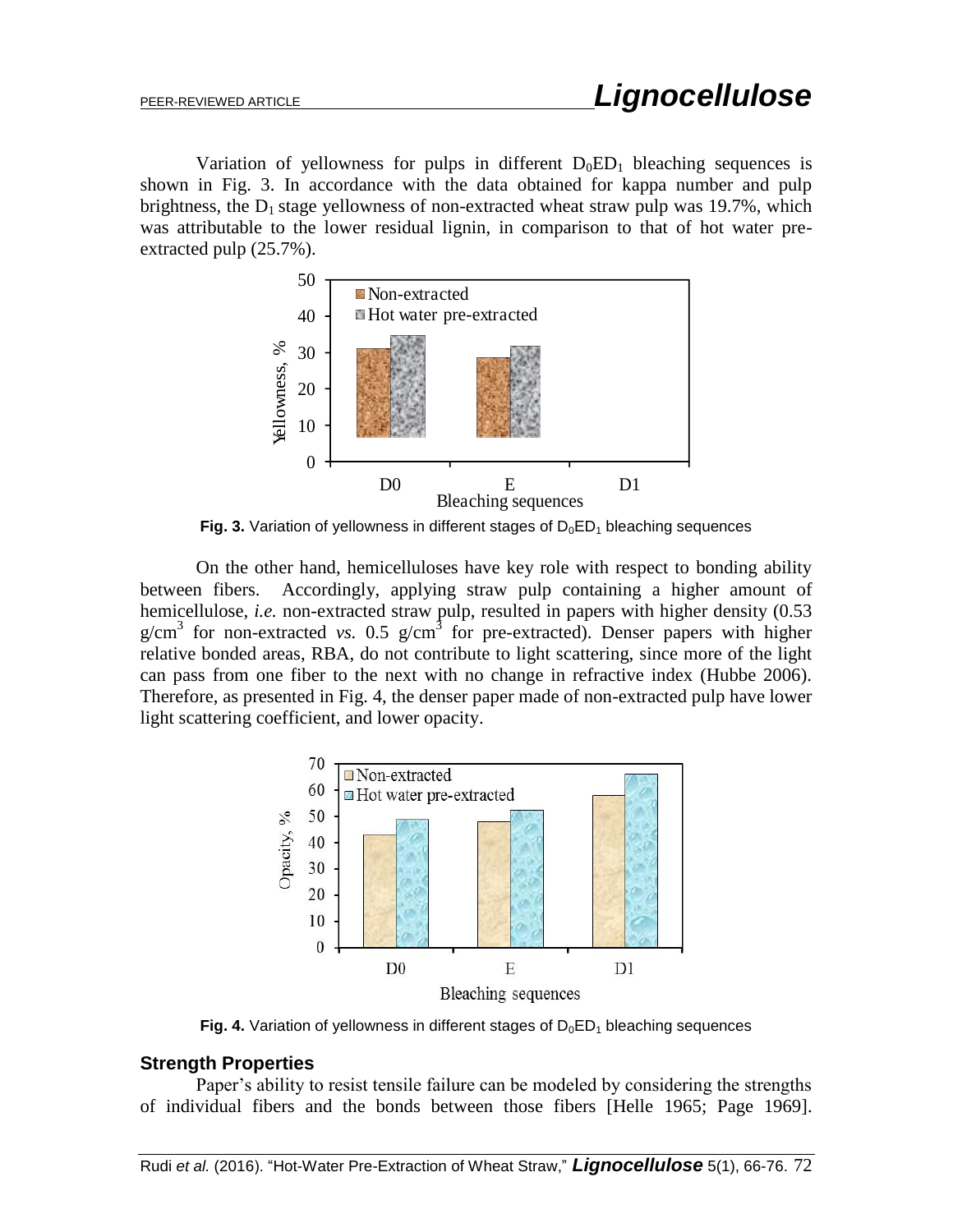Seemingly, hot water pre-extraction weakens both individual fiber strength and negatively impacts the bonds between fibers. The first case can be explained by acidic conditions of pre-extraction due to release of acetic acid from the straws; such acidity may destroy the fiber structure to some extent (Jahan *et al.* 2012), leading to the inferior strength properties. The main reason for the latter case was the removal of hemicelluloses (Borrega *et al.* 2011), leading to less effective bonding between the fibers. For these reasons, tensile index of papers made of pulps treated with hot water pre-extraction measured 17.71 N.m/g, which was much lower than that of obtained for non-extracted pulp (28.38 N.m/g). The results of strength properties – tensile index, tear index, and burst index – are shown in Figs. 5, 6, and 7.



**Fig. 5.** The effect of hot water pre-extraction on tensile index in comparison with non-extracted pulp



**Fig. 6.** The effect of hot water pre-extraction on tear index in comparison with non-extracted pulp.



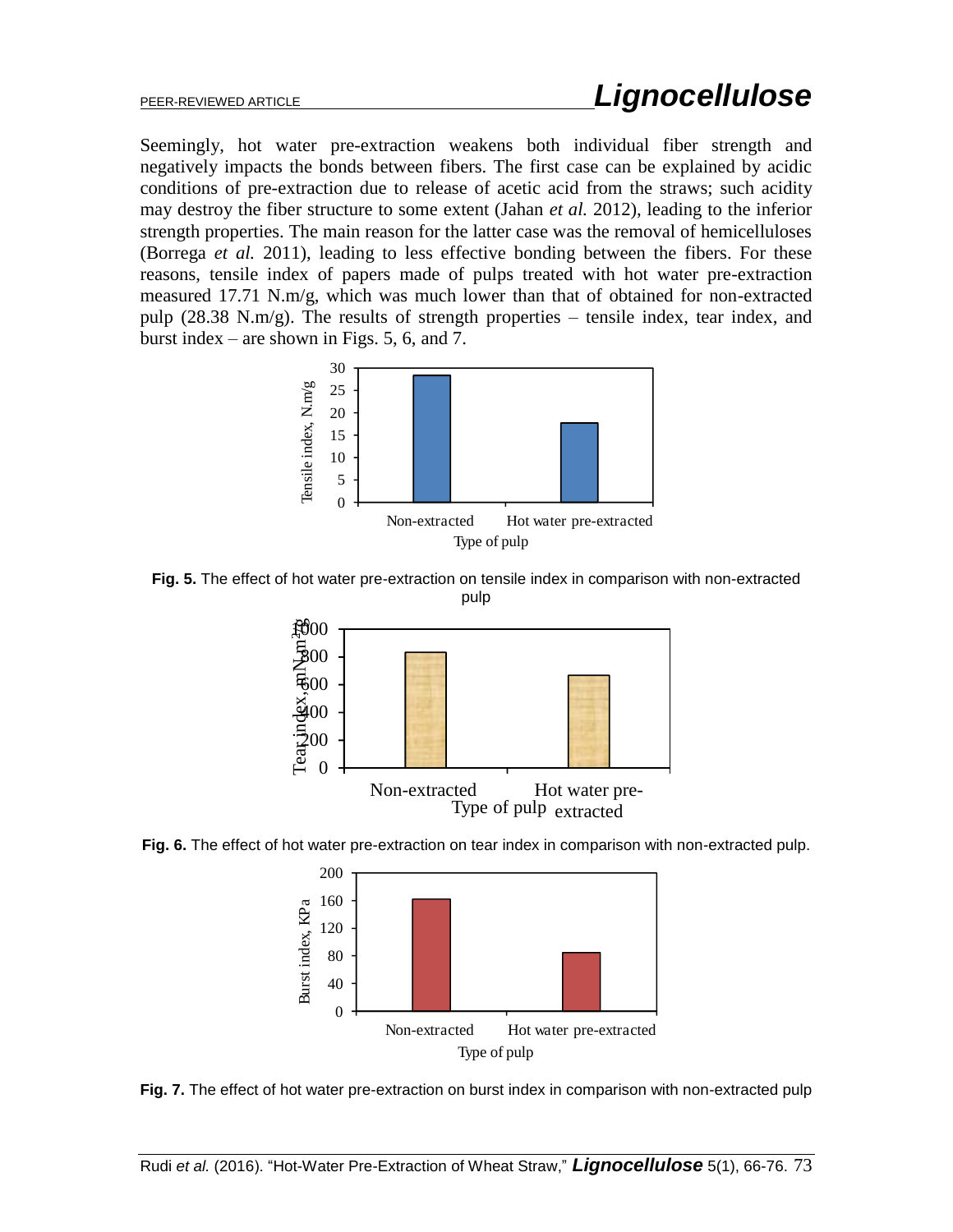## **CONCLUSIONS**

- 1. If one considers only the kappa number, then it would be possible to state that hot water pre-extraction of wheat straw had promising results on pulping compared to the non-extracted sample. To achieve the same kappa number of about 15, integrating hot water pre-extraction prior to soda-AQ puling of wheat straw, it is possible to reduce cooking time from 60 min. to 45 min. and cooking temperature from 160  $\degree$ C to 150 °C. In other words, pulping of pre-extracted wheat straw require H-factor at least 25% lower than non-extracted sample.
- 2. In contrary to the pulping, hot water pre-extraction had different results on bleaching performance of soda-AQ wheat straw pulp compared to the non-extracted sample. Hot water pre-extraction may cause lignin to undergo structural changes during hot water pre-extraction, forming new bonds in possible sites of lignin macromolecules. This causes condensation of lignin structure which damages bleaching ability of the wheat straw pulp and brings inferior optical properties.
- 3. Meanwhile, pre-extraction of wheat straw due to the removal of hemicelluloses, negatively affected fiber structure and bonding potential between fibers, resulting in poorer tensile, tear, and burst index in comparison that of made from non-extracted pulp.

## **ACKNOWLEDGMENTS**

The financial and intellectual support of department of cellulose and paper technology, faculty of energy and new technologies engineering in Shahid Beheshti, Zirab campus, and department of pulp & paper science and technology, Gorgan University of agricultural sciences and natural resources is gratefully acknowledged.

## **REFERENCES CITED**

- Alcaide, L. J., Baldovin, F. L., and Heranz, J. L. F. (1993). "Evaluation of agricultural residues for paper manufacture," *Tappi Journal* 76 (3), 169-173.
- Atchison, J. E. (1996). "Two-five years of global processing in non-wood plant fiber repulping," *Tappi Journal* 79(10), 87-95.
- Borrega, M., Nieminen, K., and Sixta, H. (2011). "Effects of hot water extraction in a batch reactor on the delignification of birch wood," *BioResources* 6(2), 1890- 1903.
- Galletti, G. C., Bocchini, P., Guadalix, M. E., Almendros, G., Camarero, S., and Martinez, A. T. (1996). "Pyrolysis products as markers in the chemical characterization of paperboards from waste and wheat straw pulp," *Bioresource Technology* 60, 51-58.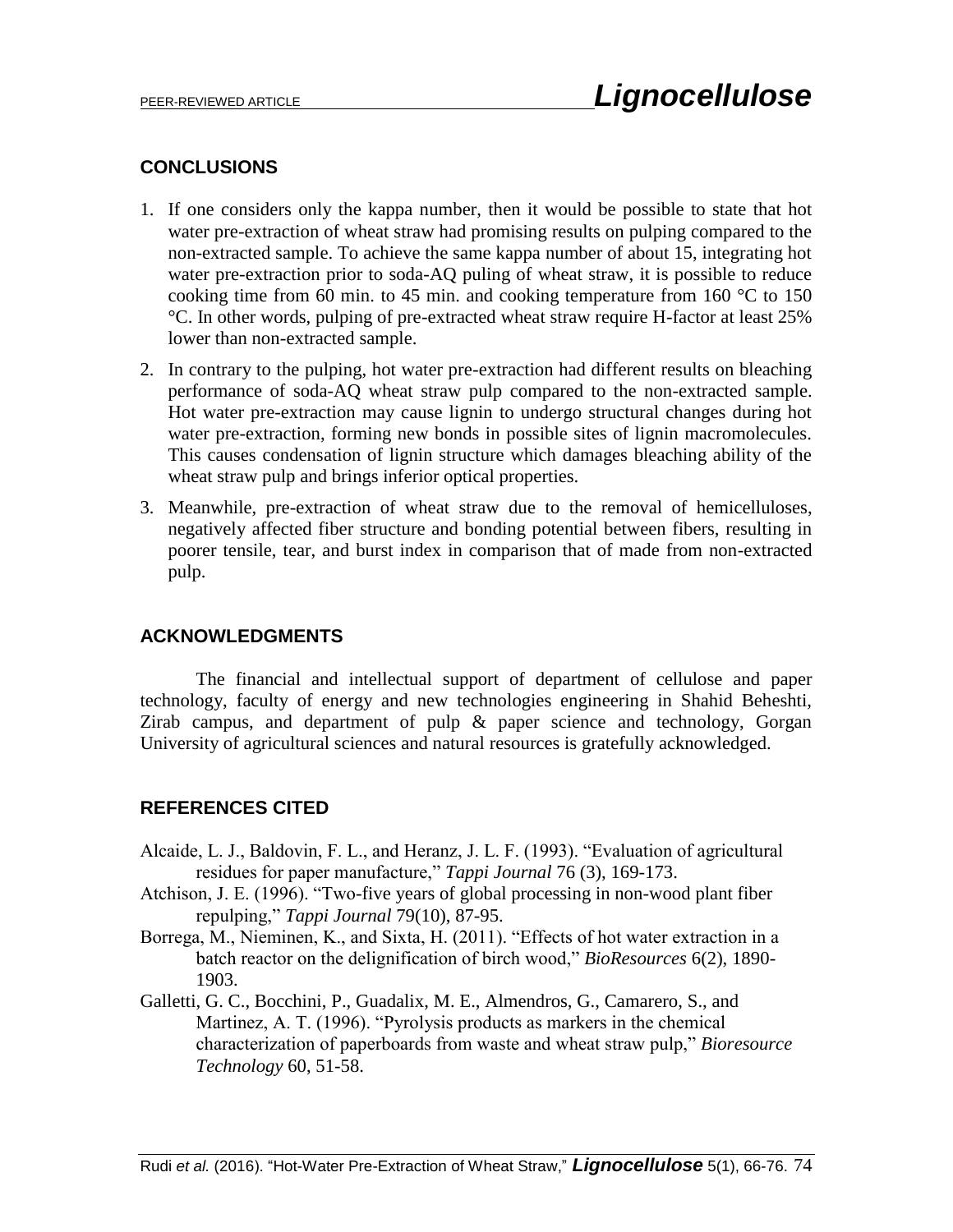- Garcia, J. C., Diaz, M. J., Garcia, M. T., Feria, M. J., Gomez, D. M., and Lopez, F. (2013). "Search for optimum conditions of wheat straw hemicelluloses cold alkaline extraction process," *Biochemical Engineering Journal* 71, 127-133.
- Hedjazi, S., Kordsachia, O., Patt, R., Latibar, A. J., and Tschirner, U. (2009). "Alkaline sulfite–anthraquinone (AS/AQ) pulping of wheat straw and totally chlorine free (TCF) bleaching of pulps," *Industrial crops and products* 29, 27-36.
- Helle, T. (1965). "Fiber strength bonding strength paper strength," *Norsk Skogind* 19(9), 359-363.
- Hubbe, M. (2006). "Bonding between cellulosic fibers in the absence and presence of dry-strength agent - A review," *BioResources* 1(2), 281-318.
- Jahan, M. S., Shamsuzzaman, M., Rahman, M. M., Moeiz, S. M. I., and Ni, Y. (2012). "Effect of pre-extraction on soda-anthraquinone (AQ) pulping of rice straw," *Industrial Crops and Products*," 37, 164-169.
- Khristova, P., Gabir, S., Bentcheva, S., and Dafalla, S. (1998). "Soda-anthraquinone pulping of sunflower stalks," *Industrial Crops and Products* 9, 9-17.
- Lei, Y., Liu, S., Li, J., and Sun, R. (2010). "Effect of hot-water extraction on alkaline pulping of bagasse," *Biotechnology Advances* 28 (5), 609-612.
- Li, S., Lundquist, K., and Westermark, U. (2000). "Cleavage of arylglycerol B-aryl ethers under neutral and acidic conditions," *Nordic Pulp and Paper Research Journal*  15(4), 292-299.
- Lopez, F., Eugenio, M. E., Diaz, M. J., Nacimiento, J. A., Garcia, M. M., and Jimenez, L. (2013). "Soda pulping of sunflower stalks: Influence of process variables on the resulting pulp," *Journal of Industrial and Engineering Chemistry* 11(3), 387-394.
- Niu, W., Molefe, M. N., and Frost, J. W. (2003). "Microbial synthesis of the energetic material precursor 1, 2, 4-butanetrial," *Journal of the American Chemical Society* 125, 12998-12999.
- Page, D. H. (1969). "A theory for the tensile strength of paper," *Tappi Journal* 52(4), 674-681.
- Patt, R., Zimmermann, M., Kordsachia, O., and Hinch, J. F. (1994). "Optimization of the prehydrolysis and pulping steps in the ASAM dissolving pulp production," *First TAPPI bleaching Conf*., TAPPI Press, pp.141-146.
- Resalati, H., Kermanian, H., Fadavi, F., and Feizmand, M. (2012). "Effect of hot-water and mild alkaline extraction on soda-AQ pulping of wheat straw," *Lignocellulose* 1(1), 71-80.
- Rodriguez, A., Moral, A., Serrano, L., Labidi, J., and Jimenez, L. (2008). "Rice straw pulp obtained by using various methods," *Bioresource Technology* 99, 2881- 2886.
- Samariha, A., and Khakifiroz, A. (2011). "Application of NSSC pulping to sugarcane baggase," *BioResources* 6(3), 3313-3323.
- Sarkhosh, F., and Talaiepour, M. (2009). "Soda AQ pulping of wheat straw and its blending effect on Old Corrugated Cardboard (OCC) pulp properties," *TAPPSA Journal* 35-39.
- Smith, A., Cullinan, H., and Krishnagopalan, G. (2008). "Effect of hot-water extraction conditions on subsequent kraft pulping of pine chips," *TAPPI Engineering, Pulping and Environmental Conference, Portland Oregon,* pp. 24-27.